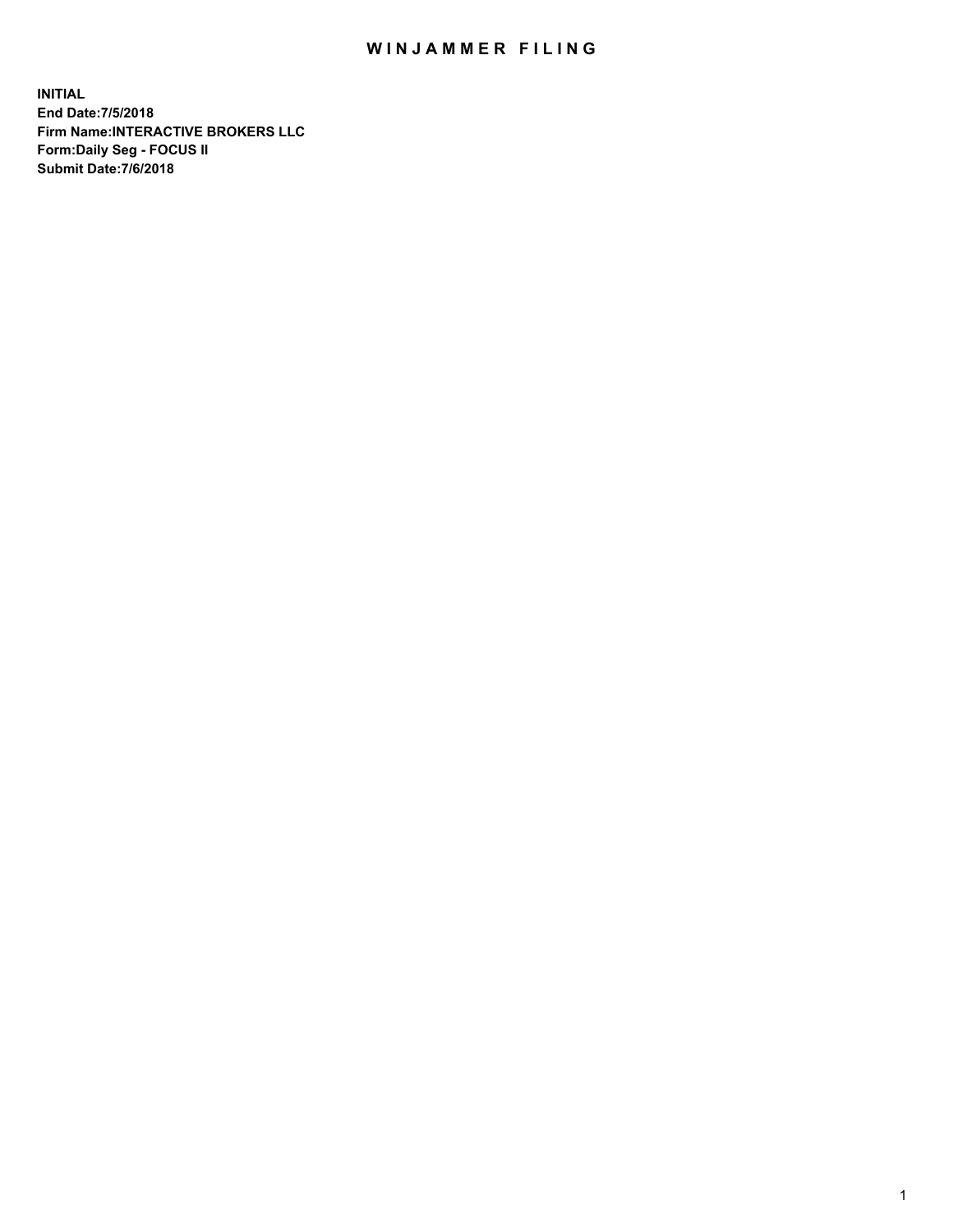**INITIAL End Date:7/5/2018 Firm Name:INTERACTIVE BROKERS LLC Form:Daily Seg - FOCUS II Submit Date:7/6/2018 Daily Segregation - Cover Page**

| Name of Company                                                                                                                                                                                                                                                                                                                | <b>INTERACTIVE BROKERS LLC</b>                                                      |
|--------------------------------------------------------------------------------------------------------------------------------------------------------------------------------------------------------------------------------------------------------------------------------------------------------------------------------|-------------------------------------------------------------------------------------|
| <b>Contact Name</b>                                                                                                                                                                                                                                                                                                            | James Menicucci                                                                     |
| <b>Contact Phone Number</b>                                                                                                                                                                                                                                                                                                    | 203-618-8085                                                                        |
| <b>Contact Email Address</b>                                                                                                                                                                                                                                                                                                   | jmenicucci@interactivebrokers.c<br>om                                               |
| FCM's Customer Segregated Funds Residual Interest Target (choose one):<br>a. Minimum dollar amount: ; or<br>b. Minimum percentage of customer segregated funds required:% ; or<br>c. Dollar amount range between: and; or<br>d. Percentage range of customer segregated funds required between:% and%.                         | $\overline{\mathbf{0}}$<br>$\overline{\mathbf{0}}$<br>155,000,000 245,000,000<br>00 |
| FCM's Customer Secured Amount Funds Residual Interest Target (choose one):<br>a. Minimum dollar amount: ; or<br>b. Minimum percentage of customer secured funds required:% ; or<br>c. Dollar amount range between: and; or<br>d. Percentage range of customer secured funds required between:% and%.                           | $\overline{\mathbf{0}}$<br>$\pmb{0}$<br>80,000,000 120,000,000<br>00                |
| FCM's Cleared Swaps Customer Collateral Residual Interest Target (choose one):<br>a. Minimum dollar amount: ; or<br>b. Minimum percentage of cleared swaps customer collateral required:% ; or<br>c. Dollar amount range between: and; or<br>d. Percentage range of cleared swaps customer collateral required between:% and%. | $\overline{\mathbf{0}}$<br>$\underline{\mathbf{0}}$<br>0 <sub>0</sub><br>00         |

Attach supporting documents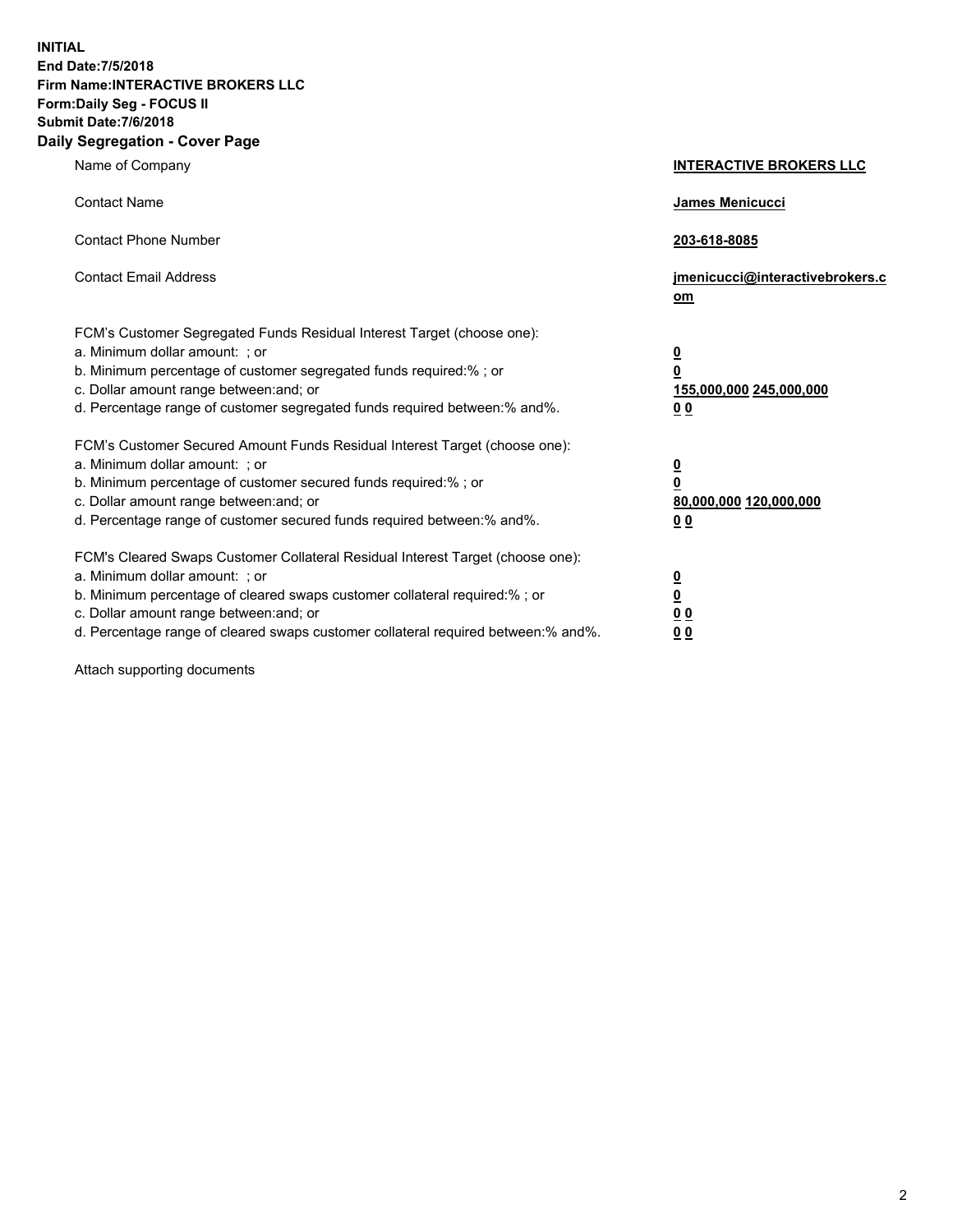## **INITIAL End Date:7/5/2018 Firm Name:INTERACTIVE BROKERS LLC Form:Daily Seg - FOCUS II Submit Date:7/6/2018 Daily Segregation - Secured Amounts**

|     | Daily Jegiegation - Jeculeu Aniounts                                                        |                                                |
|-----|---------------------------------------------------------------------------------------------|------------------------------------------------|
|     | Foreign Futures and Foreign Options Secured Amounts                                         |                                                |
|     | Amount required to be set aside pursuant to law, rule or regulation of a foreign            | $0$ [7305]                                     |
|     | government or a rule of a self-regulatory organization authorized thereunder                |                                                |
| 1.  | Net ledger balance - Foreign Futures and Foreign Option Trading - All Customers             |                                                |
|     | A. Cash                                                                                     | 449,729,382 [7315]                             |
|     | B. Securities (at market)                                                                   | $0$ [7317]                                     |
| 2.  | Net unrealized profit (loss) in open futures contracts traded on a foreign board of trade   | -13,501,859 [7325]                             |
| 3.  | Exchange traded options                                                                     |                                                |
|     | a. Market value of open option contracts purchased on a foreign board of trade              | 389,350 [7335]                                 |
|     | b. Market value of open contracts granted (sold) on a foreign board of trade                | -58,724 [7337]                                 |
| 4.  | Net equity (deficit) (add lines 1. 2. and 3.)                                               | 436,558,149 [7345]                             |
| 5.  | Account liquidating to a deficit and account with a debit balances - gross amount           | 6,746 [7351]                                   |
|     | Less: amount offset by customer owned securities                                            | 0 [7352] 6,746 [7354]                          |
| 6.  | Amount required to be set aside as the secured amount - Net Liquidating Equity              | 436,564,895 [7355]                             |
|     | Method (add lines 4 and 5)                                                                  |                                                |
| 7.  | Greater of amount required to be set aside pursuant to foreign jurisdiction (above) or line | 436,564,895 [7360]                             |
|     | 6.                                                                                          |                                                |
|     | FUNDS DEPOSITED IN SEPARATE REGULATION 30.7 ACCOUNTS                                        |                                                |
| 1.  | Cash in banks                                                                               |                                                |
|     | A. Banks located in the United States                                                       | 72,965,138 [7500]                              |
|     | B. Other banks qualified under Regulation 30.7                                              | 0 [7520] 72,965,138 [7530]                     |
| 2.  | Securities                                                                                  |                                                |
|     | A. In safekeeping with banks located in the United States                                   | 371,811,078 [7540]                             |
|     | B. In safekeeping with other banks qualified under Regulation 30.7                          | 0 [7560] 371,811,078 [7570]                    |
| 3.  | Equities with registered futures commission merchants                                       |                                                |
|     | A. Cash                                                                                     | $0$ [7580]                                     |
|     | <b>B.</b> Securities                                                                        | $0$ [7590]                                     |
|     | C. Unrealized gain (loss) on open futures contracts                                         | $0$ [7600]                                     |
|     | D. Value of long option contracts                                                           | $0$ [7610]                                     |
|     | E. Value of short option contracts                                                          | 0 [7615] 0 [7620]                              |
| 4.  | Amounts held by clearing organizations of foreign boards of trade                           |                                                |
|     | A. Cash                                                                                     | $0$ [7640]                                     |
|     | <b>B.</b> Securities                                                                        | $0$ [7650]                                     |
|     | C. Amount due to (from) clearing organization - daily variation                             | $0$ [7660]                                     |
|     | D. Value of long option contracts                                                           | $0$ [7670]                                     |
|     | E. Value of short option contracts                                                          | 0 [7675] 0 [7680]                              |
| 5.  | Amounts held by members of foreign boards of trade                                          |                                                |
|     | A. Cash                                                                                     | 132,185,652 [7700]                             |
|     | <b>B.</b> Securities                                                                        | $0$ [7710]                                     |
|     | C. Unrealized gain (loss) on open futures contracts                                         | -4,658,072 [7720]                              |
|     | D. Value of long option contracts                                                           | 389,350 [7730]                                 |
| 6.  | E. Value of short option contracts                                                          | <mark>-58,724</mark> [7735] 127,858,206 [7740] |
| 7.  | Amounts with other depositories designated by a foreign board of trade                      | $0$ [7760]                                     |
| 8.  | Segregated funds on hand<br>Total funds in separate section 30.7 accounts                   | $0$ [7765]                                     |
| 9.  | Excess (deficiency) Set Aside for Secured Amount (subtract line 7 Secured Statement         | 572,634,422 [7770]<br>136,069,527 [7380]       |
|     | Page 1 from Line 8)                                                                         |                                                |
| 10. | Management Target Amount for Excess funds in separate section 30.7 accounts                 | 80,000,000 [7780]                              |
| 11. | Excess (deficiency) funds in separate 30.7 accounts over (under) Management Target          | 56,069,527 [7785]                              |
|     |                                                                                             |                                                |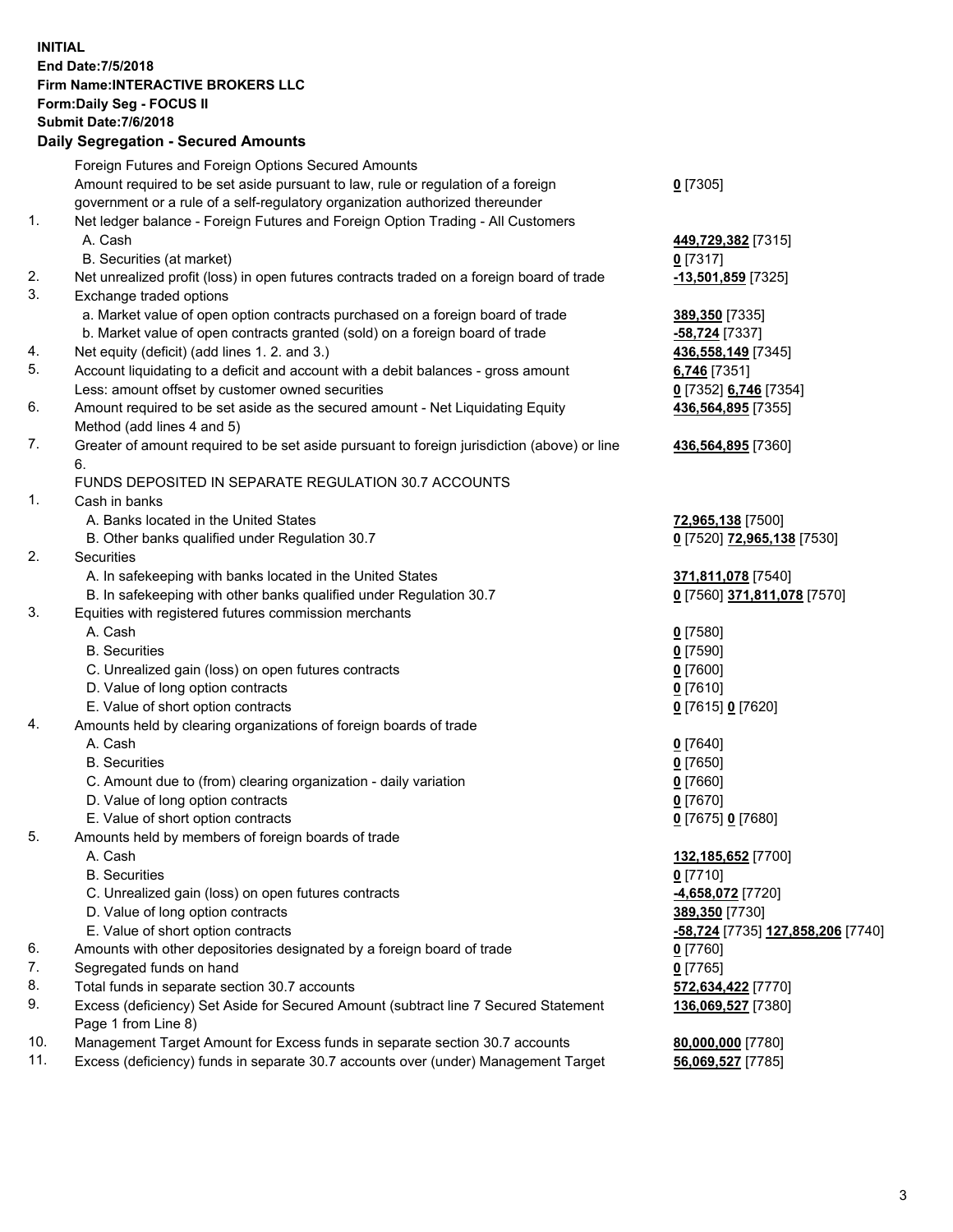**INITIAL End Date:7/5/2018 Firm Name:INTERACTIVE BROKERS LLC Form:Daily Seg - FOCUS II Submit Date:7/6/2018 Daily Segregation - Segregation Statement** SEGREGATION REQUIREMENTS(Section 4d(2) of the CEAct) 1. Net ledger balance A. Cash **4,002,862,256** [7010] B. Securities (at market) **0** [7020] 2. Net unrealized profit (loss) in open futures contracts traded on a contract market **10,499,814** [7030] 3. Exchange traded options A. Add market value of open option contracts purchased on a contract market **235,321,738** [7032] B. Deduct market value of open option contracts granted (sold) on a contract market **-221,783,512** [7033] 4. Net equity (deficit) (add lines 1, 2 and 3) **4,026,900,296** [7040] 5. Accounts liquidating to a deficit and accounts with debit balances - gross amount **163,354** [7045] Less: amount offset by customer securities **0** [7047] **163,354** [7050] 6. Amount required to be segregated (add lines 4 and 5) **4,027,063,650** [7060] FUNDS IN SEGREGATED ACCOUNTS 7. Deposited in segregated funds bank accounts A. Cash **499,453,776** [7070] B. Securities representing investments of customers' funds (at market) **2,596,185,695** [7080] C. Securities held for particular customers or option customers in lieu of cash (at market) **0** [7090] 8. Margins on deposit with derivatives clearing organizations of contract markets A. Cash **18,900,217** [7100] B. Securities representing investments of customers' funds (at market) **1,109,630,116** [7110] C. Securities held for particular customers or option customers in lieu of cash (at market) **0** [7120] 9. Net settlement from (to) derivatives clearing organizations of contract markets **-2,247,096** [7130] 10. Exchange traded options A. Value of open long option contracts **235,055,651** [7132] B. Value of open short option contracts **-221,713,526** [7133] 11. Net equities with other FCMs A. Net liquidating equity **0** [7140] B. Securities representing investments of customers' funds (at market) **0** [7160] C. Securities held for particular customers or option customers in lieu of cash (at market) **0** [7170] 12. Segregated funds on hand **0** [7150] 13. Total amount in segregation (add lines 7 through 12) **4,235,264,833** [7180] 14. Excess (deficiency) funds in segregation (subtract line 6 from line 13) **208,201,183** [7190] 15. Management Target Amount for Excess funds in segregation **155,000,000** [7194] **53,201,183** [7198]

16. Excess (deficiency) funds in segregation over (under) Management Target Amount Excess